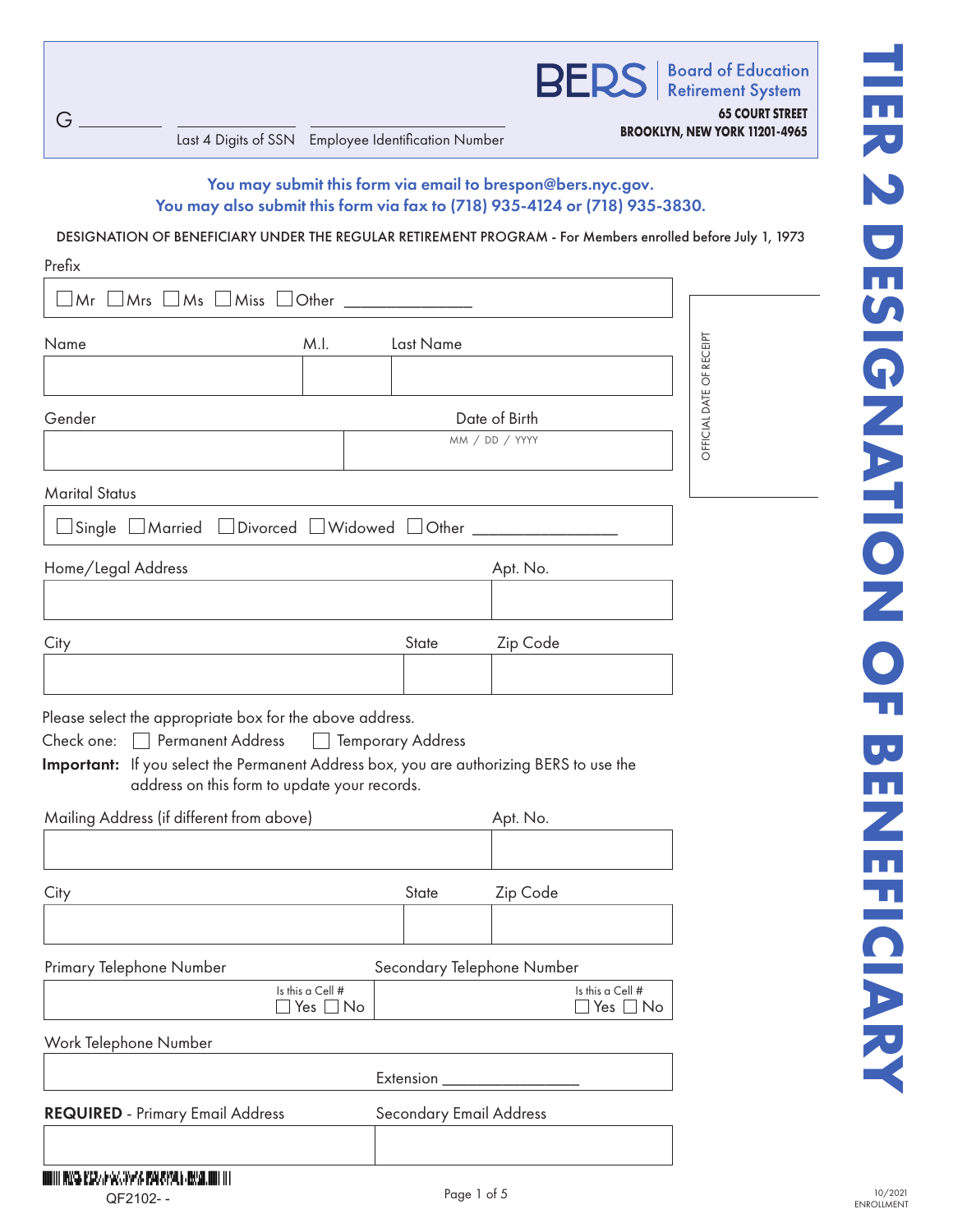## To be valid this form must be filed with the Board of Education Retirement System. Before designating any beneficiaries, please read the "Instructions for Designation of Beneficiary" informational sheet which can be found on the website.

### BENEFICIARY DESIGNATION

- These are separate benefits; you may designate the same or different beneficiaries for each benefit.
- This form may be used to nominate one or more beneficiaries for each benefit.

- $\Box$  (a) The total amount of the DEATH BENEFIT provided under the plan selected by me in accordance with Section 448 of Article 11 of the Retirement and Social Security Law.
- $\Box$  (b) The total amount of my ACCUMULATED DEDUCTIONS remaining to my credit (including the value of my Variable Annuity Savings Fund) less any outstanding loan remaining unpaid (if not insured), in the event of my death as a member or former member.

#### DO NOT SIGN OR DATE UNLESS IN FRONT OF A NOTARY

| G                                                                                                                                                                                                                                                                                                                                                                                                                                                                                                                                   |                                                     | Last 4 Digits of SSN Employee Identification Number                                                                                                                                       | BER | <b>Board of Education</b><br><b>Retirement System</b><br><b>65 COURT STREET</b><br>BROOKLYN, NEW YORK 11201-4965 |
|-------------------------------------------------------------------------------------------------------------------------------------------------------------------------------------------------------------------------------------------------------------------------------------------------------------------------------------------------------------------------------------------------------------------------------------------------------------------------------------------------------------------------------------|-----------------------------------------------------|-------------------------------------------------------------------------------------------------------------------------------------------------------------------------------------------|-----|------------------------------------------------------------------------------------------------------------------|
| Before designating any beneficiaries, please read the "Instructions for Designation of Beneficiary"                                                                                                                                                                                                                                                                                                                                                                                                                                 |                                                     | To be valid this form must be filed with the Board of Education Retirement System.<br>informational sheet which can be found on the website.                                              |     |                                                                                                                  |
|                                                                                                                                                                                                                                                                                                                                                                                                                                                                                                                                     |                                                     | <b>BENEFICIARY DESIGNATION</b>                                                                                                                                                            |     |                                                                                                                  |
| This designation supersedes all previously filed designation of beneficiary selections filed under the Regular<br>Program, and governs only the payment of benefits thereunder. A separate form which is available upon request<br>from the Retirement System is necessary in order to designate a beneficiary to receive benefits under the Tax<br>Deferred Annuity Program.                                                                                                                                                       |                                                     |                                                                                                                                                                                           |     |                                                                                                                  |
| In accordance with the rules and regulations governing the Board of Education Retirement System, I hereby<br>authorize BERS to cancel any previous beneficiary designation made by me with regard to my account under the<br>Regular Program and I hereby nominate the beneficiary(ies) named to receive such of the amount(s) indicated by<br>check mark in the appropriate boxes(a) and(b) below as may become payable. I reserve the right to change, in a<br>manner prescribed by the Board, any beneficiary designated herein. |                                                     |                                                                                                                                                                                           |     |                                                                                                                  |
|                                                                                                                                                                                                                                                                                                                                                                                                                                                                                                                                     |                                                     | • These are separate benefits; you may designate the same or different beneficiaries for each benefit.<br>• This form may be used to nominate one or more beneficiaries for each benefit. |     |                                                                                                                  |
| (a) The total amount of the DEATH BENEFIT provided under the plan selected by me in accordance with<br>ш                                                                                                                                                                                                                                                                                                                                                                                                                            |                                                     | Section 448 of Article 11 of the Retirement and Social Security Law.                                                                                                                      |     |                                                                                                                  |
| (b) The total amount of my ACCUMULATED DEDUCTIONS remaining to my credit (including the value of my<br>⊔<br>my death as a member or former member.                                                                                                                                                                                                                                                                                                                                                                                  |                                                     | Variable Annuity Savings Fund) less any outstanding loan remaining unpaid (if not insured), in the event of                                                                               |     |                                                                                                                  |
| Should I fail to execute this form properly my previous designation of beneficiary will remain in full force and<br>effect. Payment of any benefit will be designated according to the last designation which was properly<br>executed, and if no previous designation was filed, payment of any benefit due will be made to my estate.                                                                                                                                                                                             |                                                     |                                                                                                                                                                                           |     |                                                                                                                  |
|                                                                                                                                                                                                                                                                                                                                                                                                                                                                                                                                     |                                                     | DO NOT SIGN OR DATE UNLESS IN FRONT OF A NOTARY                                                                                                                                           |     |                                                                                                                  |
|                                                                                                                                                                                                                                                                                                                                                                                                                                                                                                                                     |                                                     |                                                                                                                                                                                           |     |                                                                                                                  |
|                                                                                                                                                                                                                                                                                                                                                                                                                                                                                                                                     |                                                     |                                                                                                                                                                                           |     | Affix official seal in the box below                                                                             |
| On this ________ day of ______________________ in the year 20 ________                                                                                                                                                                                                                                                                                                                                                                                                                                                              |                                                     |                                                                                                                                                                                           |     |                                                                                                                  |
|                                                                                                                                                                                                                                                                                                                                                                                                                                                                                                                                     |                                                     |                                                                                                                                                                                           |     |                                                                                                                  |
| to me known to be the individual described in and who executed the                                                                                                                                                                                                                                                                                                                                                                                                                                                                  |                                                     |                                                                                                                                                                                           |     |                                                                                                                  |
| foregoing document, and he (she) duly acknowledged to me that he                                                                                                                                                                                                                                                                                                                                                                                                                                                                    |                                                     |                                                                                                                                                                                           |     |                                                                                                                  |
| (she) executed the same, and the statements contained therein are true.                                                                                                                                                                                                                                                                                                                                                                                                                                                             |                                                     |                                                                                                                                                                                           |     |                                                                                                                  |
|                                                                                                                                                                                                                                                                                                                                                                                                                                                                                                                                     | Signature of Notary Public or Commissioner of Deeds |                                                                                                                                                                                           |     |                                                                                                                  |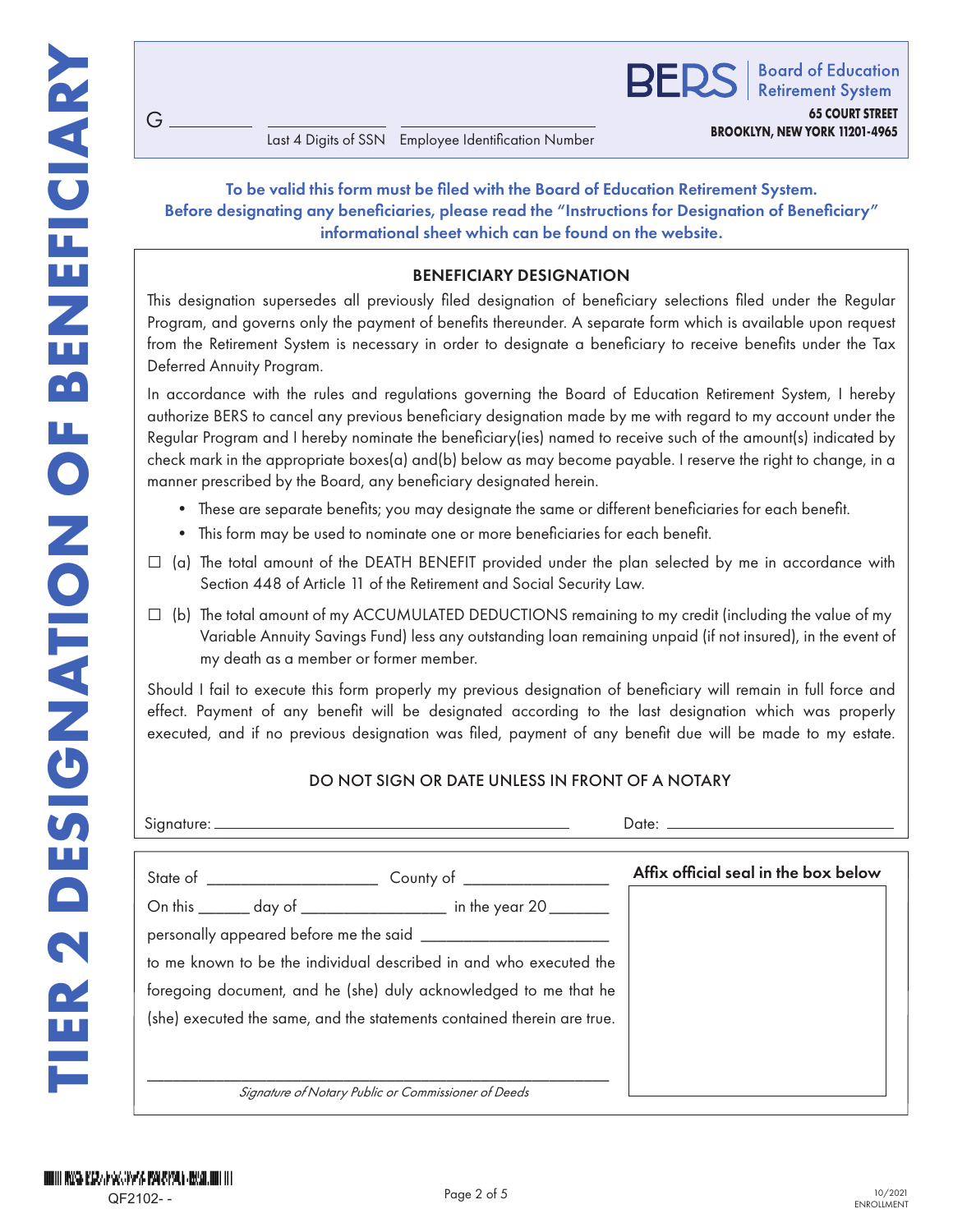**Board of Education RFDS Retirement System** 

**65 COURT STREET**

## DESIGNATION

Note that this form is designed to cover two different amounts which may be payable at your death. Items (a) and (b) may be payable in the event of your death in active service. You may designate one set of beneficiaries to receive the death benefit arising from you own salary deductions and another set to receive the death benefit provided by the City's contributions. If that is what you wish to accomplish, you **must** file at least two Designation of Beneficiary forms. On one check box (a) and show the appropriate set of beneficiaries. On the other form, check box (b) and show the appropriate set of beneficiaries. If you want to name only one set of beneficiaries for both benefits, check both boxes (a) and (b) on the same form and complete the Beneficiary Designation. Most members check (a) and (b) on one form and designate the same beneficiaries for all benefits.

### BENEFICIARY 1

| <b>First Name</b>                                                                                             |  | M.I. Last Name          |                         |                         |  |
|---------------------------------------------------------------------------------------------------------------|--|-------------------------|-------------------------|-------------------------|--|
|                                                                                                               |  |                         |                         |                         |  |
| Date of Birth<br>Relationship to Me<br>MM / DD / YYYY                                                         |  |                         | REQUIRED - % of Benefit |                         |  |
|                                                                                                               |  |                         |                         |                         |  |
| <b>Mailing Address</b>                                                                                        |  |                         |                         | Apt. No.                |  |
|                                                                                                               |  |                         |                         |                         |  |
| City                                                                                                          |  |                         | State                   | Zip Code                |  |
| REQUIRED - Telephone Number                                                                                   |  | <b>REQUIRED - Email</b> |                         |                         |  |
|                                                                                                               |  |                         |                         |                         |  |
| If more than one beneficiary is selected, you must select one of the following $\Box$ Otherwise or $\Box$ And |  |                         |                         |                         |  |
| <b>BENEFICIARY 2</b>                                                                                          |  |                         |                         |                         |  |
| <b>First Name</b>                                                                                             |  | M.I. Last Name          |                         |                         |  |
|                                                                                                               |  |                         |                         |                         |  |
| Date of Birth<br>Relationship to Me<br>MM / DD / YYYY                                                         |  |                         |                         | REQUIRED - % of Benefit |  |
| <b>Mailing Address</b>                                                                                        |  |                         |                         | Apt. No.                |  |
|                                                                                                               |  |                         |                         |                         |  |
| City<br><b>State</b>                                                                                          |  |                         |                         | Zip Code                |  |
|                                                                                                               |  |                         |                         |                         |  |
| REQUIRED - Telephone Number                                                                                   |  | <b>REQUIRED - Email</b> |                         |                         |  |
|                                                                                                               |  |                         |                         |                         |  |
| If more than one beneficiary is selected, you must select one of the following $\Box$ Otherwise or $\Box$ And |  |                         |                         |                         |  |

DOOD REEL REAL AND STRIKE IN A RELATION OF QF2102- - QF2102- -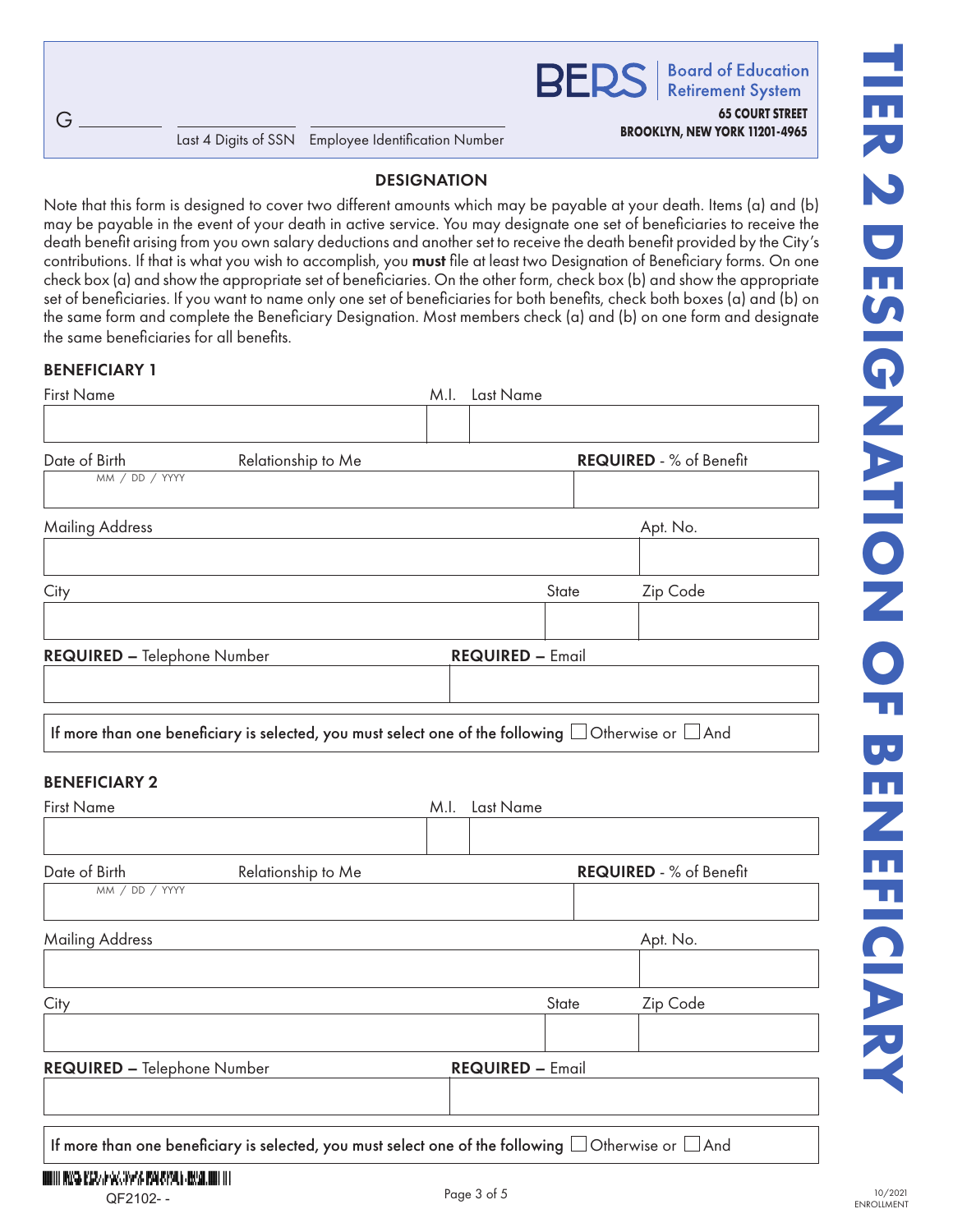

## **BROOKLYN, NEW YORK 11201-4965** Last 4 Digits of SSN Employee Identification Number

**65 COURT STREET**

# BENEFICIARY 3

G

| <b>First Name</b>               |                                                                                                               | M.I. Last Name          |       |                         |
|---------------------------------|---------------------------------------------------------------------------------------------------------------|-------------------------|-------|-------------------------|
| Date of Birth<br>MM / DD / YYYY | Relationship to Me                                                                                            |                         |       | REQUIRED - % of Benefit |
| <b>Mailing Address</b>          |                                                                                                               |                         |       | Apt. No.                |
| City                            |                                                                                                               |                         | State | Zip Code                |
| REQUIRED - Telephone Number     |                                                                                                               | <b>REQUIRED - Email</b> |       |                         |
| <b>BENEFICIARY 4</b>            | If more than one beneficiary is selected, you must select one of the following $\Box$ Otherwise or $\Box$ And |                         |       |                         |
| <b>First Name</b>               |                                                                                                               | M.I. Last Name          |       |                         |
| Date of Birth<br>MM / DD / YYYY | Relationship to Me                                                                                            |                         |       | REQUIRED - % of Benefit |
| <b>Mailing Address</b>          |                                                                                                               |                         |       | Apt. No.                |
| City                            |                                                                                                               |                         | State | Zip Code                |
| REQUIRED - Telephone Number     |                                                                                                               | <b>REQUIRED - Email</b> |       |                         |

If more than one beneficiary is selected, you must select one of the following  $\Box$  Otherwise or  $\Box$  And